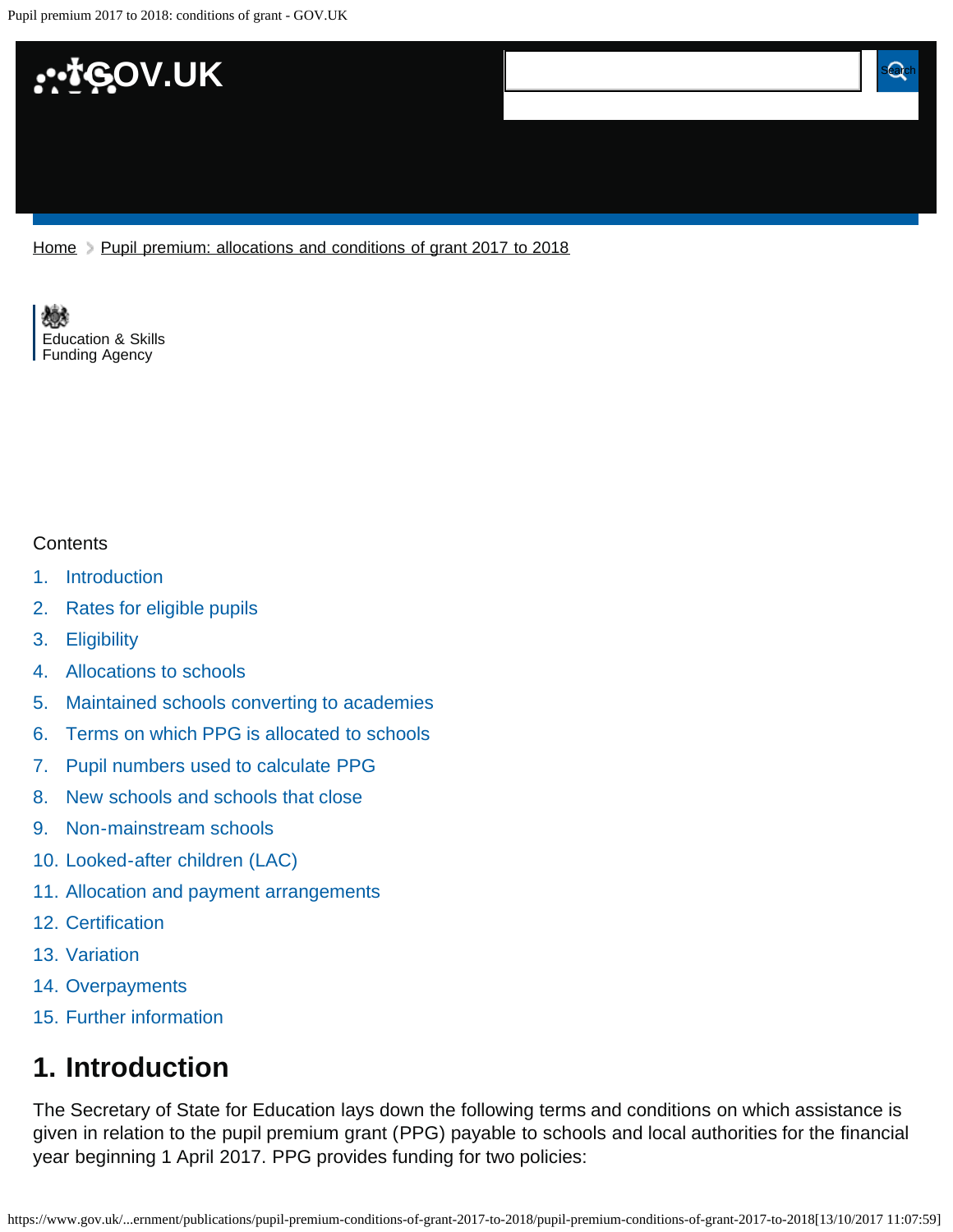- raising the attainment of disadvantaged pupils of all abilities to reach their potential
- supporting children and young people with parents in the regular armed forces

# <span id="page-1-0"></span>**2. Rates for eligible pupils**

The PPG per pupil for 2017 to 2018 is as follows:

| <b>Disadvantaged pupils</b>                                                                                                                                                                 | <b>Pupil premium</b><br>per pupil |
|---------------------------------------------------------------------------------------------------------------------------------------------------------------------------------------------|-----------------------------------|
| Pupils in year groups reception to year 6 as recorded as Ever 6 FSM                                                                                                                         | £1,320                            |
| Pupils in years 7 to 11 recorded as Ever 6 FSM                                                                                                                                              | £935                              |
| Looked after children (LAC) defined in Children Act 1989 as one who is in the care of, or provided with accommodation<br>by, an English local authority                                     | £1,900                            |
| Children who have ceased to be looked after by a local authority in England and Wales because of adoption, a special<br>guardianship order, a child arrangements order or a residence order | £1,900                            |
| Service children                                                                                                                                                                            | Pupil premium per<br>pupil        |
| Pupils in year groups reception to year 11 recorded as Ever 6 service child or in receipt of child pension from the<br>Ministry of Defence                                                  | £300                              |

# <span id="page-1-1"></span>**3. Eligibility**

#### **3.1 Ever 6 FSM**

The pupil premium for 2017 to 2018 will include pupils recorded in the January 2017 school census who are known to have been eligible for free school meals (FSM) since May 2011, as well as those first known to be eligible at January 2017.

#### **3.2 Children adopted from care or who have left care**

The pupil premium for 2017 to 2018 will include pupils recorded in the January 2017 school census and alternative provision census who were looked after by an English or Welsh local authority immediately before being adopted, or who left local authority care on a special guardianship order or child arrangements order (previously known as a residence order). These are collectively referred to as post-LAC in these conditions of grant.

#### **3.3 Ever 6 service child**

For the purposes of these grant conditions, ever 6 service child means a pupil recorded in the January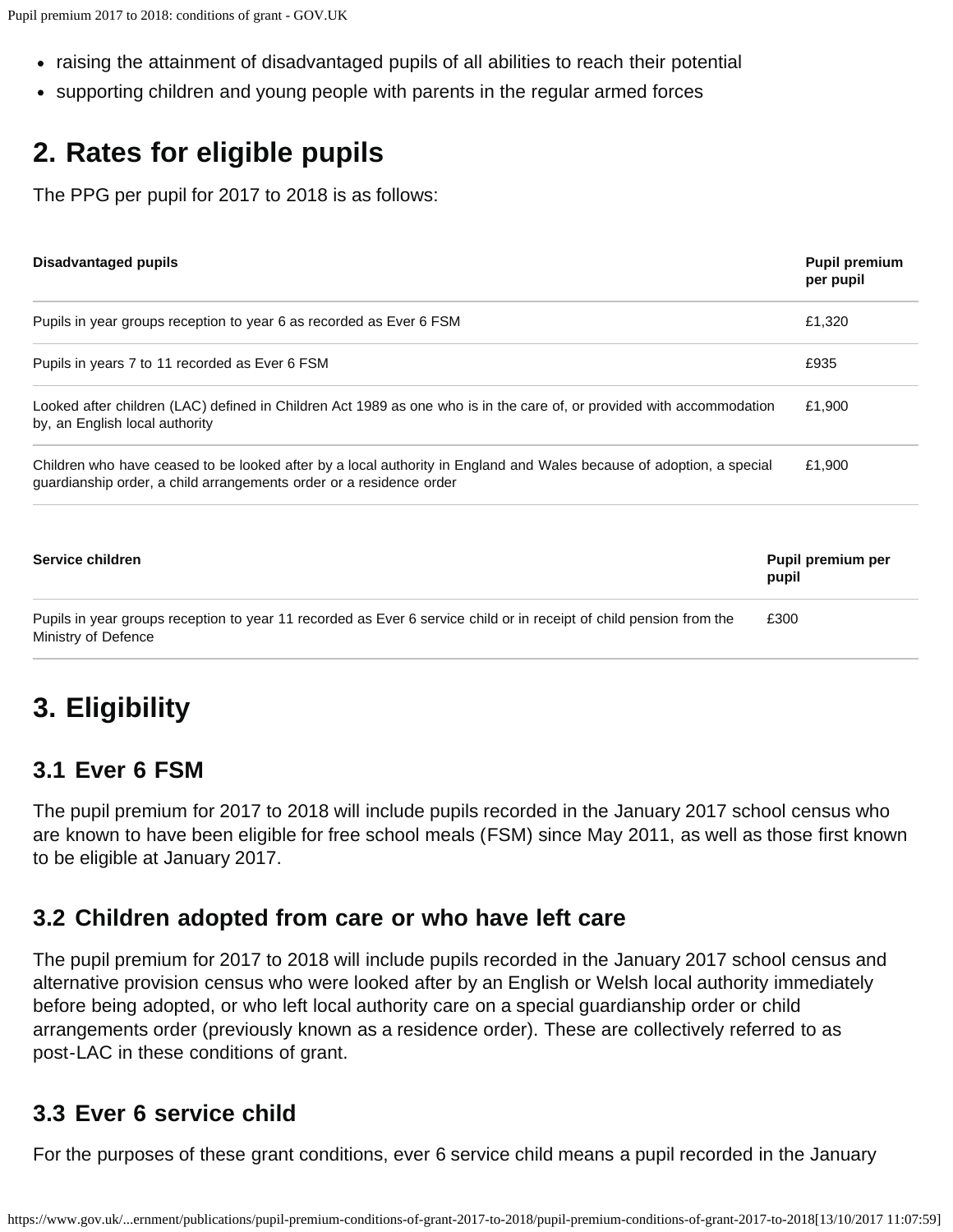2017 school census who was eligible for the service child premium since the January 2012 census as well as those recorded as a service child for the first time on the January 2017 school census.

The grant will be allocated as set out in sections 4, 5 and 6 below. Where national curriculum year groups do not apply to a pupil, the pupil will attract PPG if aged 4 to 15 as recorded in the January 2017 school census.

# <span id="page-2-0"></span>**4. Allocations to schools**

#### **4.1 Mainstream schools**

For the purposes of these conditions of grant, mainstream school means infant, junior, primary, middle, secondary, high schools, special school and pupil referral units. It does not include general hospital schools or other alternative provision.

DfE will allocate PPG to schools and local authorities (who must allocate for each FTE pupil on the January 2017 school census, at each school they maintain) the following amounts:

- £1,320 per pupil for each Ever 6 FSM full time equivalent (FTE) pupil aged 4 and over in year groups reception to year 6, except where the pupil is allocated the LAC or post-LAC premium
- £935 per pupil for each Ever 6 FSM FTE in year groups 7 to 11, except where the pupil is allocated the LAC or post-LAC Premium
- £1,900 per pupil for each post-LAC in year groups reception to year 11
- £300 for each pupil aged 4 and over in year groups reception to year 11 who is either Ever 6 service child FTE or in receipt of pensions under the Armed Forces Compensation Scheme (AFCS) and the War Pensions Scheme (WPS)

For pupils recorded aged 5 and over on the school census, PPG will be allocated on the basis of sole and dual main registrations only.

### <span id="page-2-1"></span>**5. Maintained schools converting to academies**

Schools that are academies on 1 April 2017 will receive their PPG directly from the Education and Skills Funding Agency (ESFA). Local authorities should pay PPG to schools due to convert to academy status:

| Date of conversion to academy                      | Proportion of PPG paid by local authority |
|----------------------------------------------------|-------------------------------------------|
| On or by 1 September 2017                          | five twelfths of their annual allocation  |
| After 1 September 2017 and on or by 1 January 2018 | nine twelfths of their annual allocation  |
| After 1 January 2018                               | Their full allocation                     |

ESFA will adjust the local authority's PPG allocation to reflect these conversions and the remaining allocation will be paid directly to the academy by ESFA.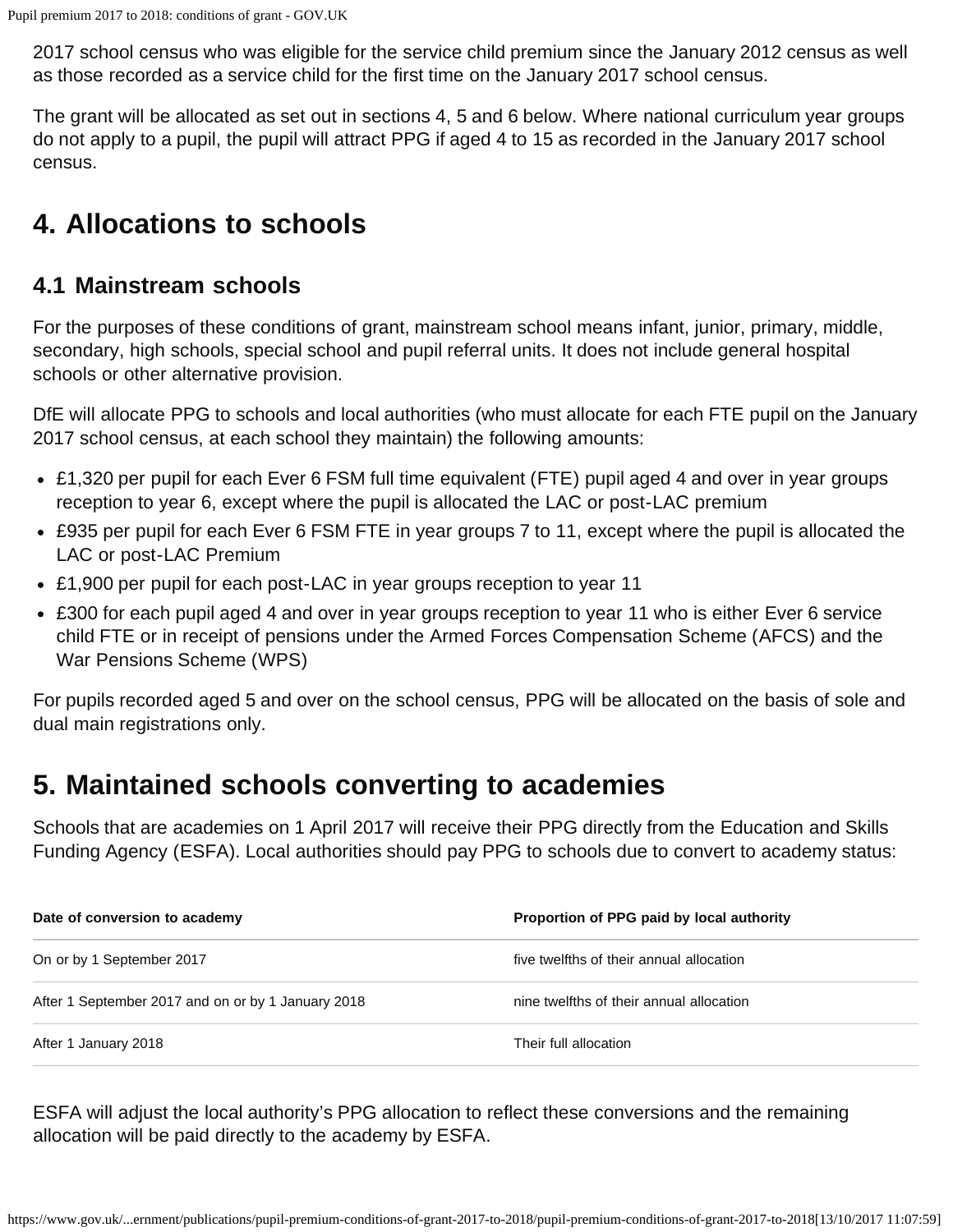Schools federated, or to be federated, under the provisions of section 24 of the Education Act 2002, during the financial year beginning 1 April 2017 shall have grant allocated to them as if they were not federated.

Local authorities must make the grant available to their schools irrespective of any deficit relating to the expenditure of the school's budget share. PPG is not part of schools' budget shares and is not part of the individual schools budget. It is not to be counted for the purpose of calculating the minimum funding guarantee.

### <span id="page-3-0"></span>**6. Terms on which PPG is allocated to schools**

The grant may be spent in the following ways:

- for the purposes of the school, that is for the educational benefit of pupils registered at that school
- for the benefit of pupils registered at other maintained schools or academies
- on community facilities; for example, services whose provision furthers any charitable purpose for the benefit of pupils at the school or their families, or people who live or work in the locality in which the school is situated

The grant does not have to be completely spent by schools in the financial year beginning 1 April 2017, some or all of it may be carried forward to future financial years.

# <span id="page-3-1"></span>**7. Pupil numbers used to calculate PPG**

ESFA calculates the allocation using:

- the number of pupils recorded on the January 2017 school census who are Ever 6 FSM (not eligible for the LAC and post-LAC premium)
- post-LAC pupils
- Ever 6 service child FTE pupils aged 4 and over in year groups reception to year 11

The LAC numbers are updated in December 2017 [as set out in below](#page-4-3). This means that some schools could see a small reduction in the number of Ever 6 FSM pupils counted for their pupil premium allocation, if the pupil is identified as LAC in the update. In these cases, the schools concerned would see a reduction in their pupil premium allocation.

For new schools that open in the 2017 to 2018 financial year, ESFA will use the October 2017 school census. If a school opens after the October census, ESFA will use data from the January 2018 school census. In each case the allocation will be prorated to the proportion of the 2017 to 2018 financial year that the school is open.

<span id="page-3-2"></span>Where a new school is not fully established, and at the start of the autumn term 2017, the school has been open for fewer years than the number of year groups in the school, the school's allocation is revised in March 2018. The revised allocation will apply the rates set out in above to the increase in eligible pupils between the January 2017 school census and the October 2017 school census. The increase will be prorated by seven twelfths to reflect that the additional year groups have been in place for 7 months of the financial year.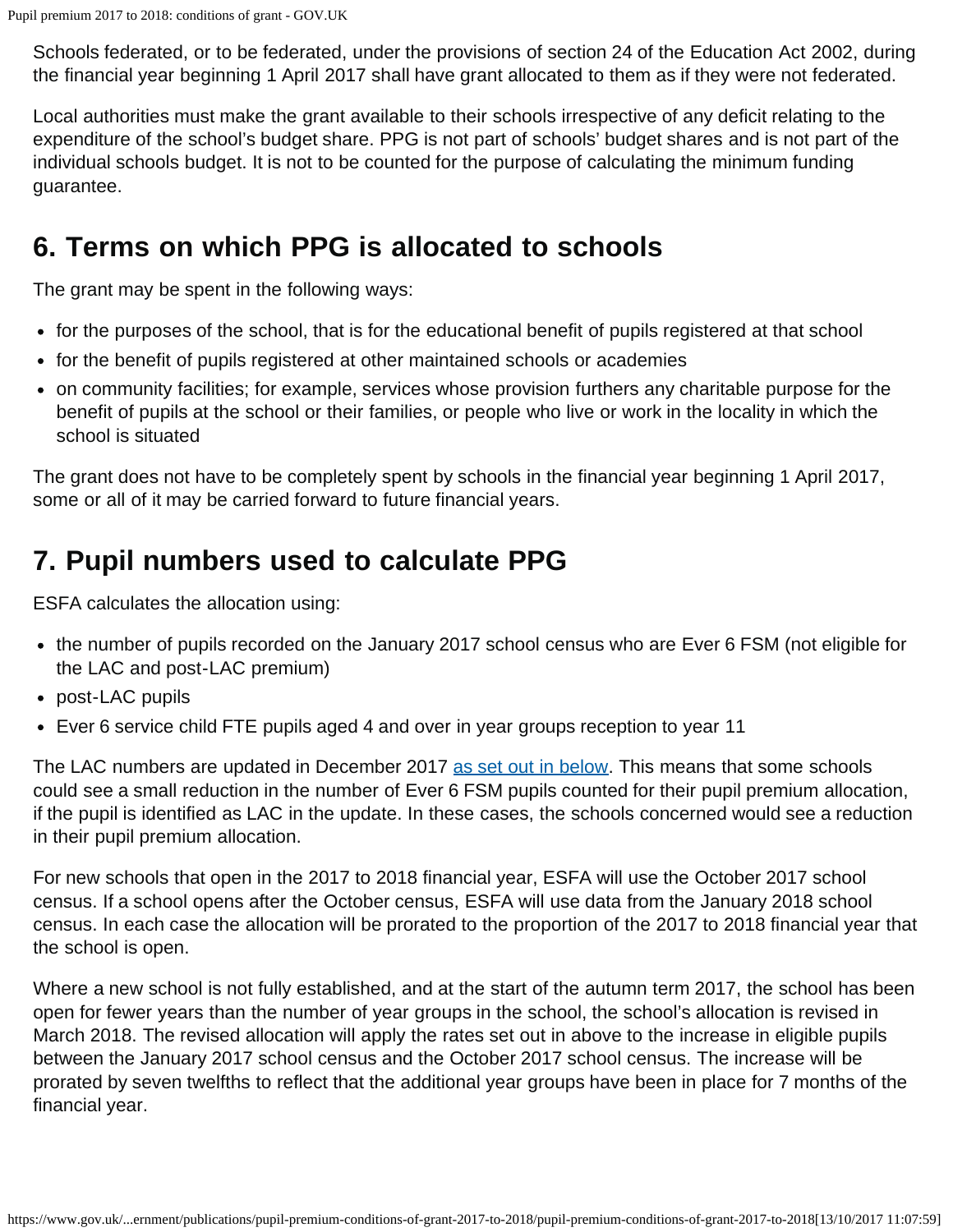### <span id="page-4-0"></span>**8. New schools and schools that close**

New schools that open in the 2017 to 2018 financial year will receive PPG for the proportion of the financial year for which it is open.

If a school closes during the financial year, the local authority should allocate PPG for the proportion of the financial year when the school was open.

Where a school receives pupils from schools that close or as a result of school merger, the local authority should allocate the same grant that it would have allocated to the schools that closed or merged for the remainder of the financial year. Local authorities should agree the amount a new school receives from schools that close.

# <span id="page-4-1"></span>**9. Non-mainstream schools**

ESFA allocates PPG to each local authority for Ever 6 FSM, Ever 6 service child and post-LAC pupils in general hospital schools and alternative provision (including non-maintained special schools), not maintained by the local authority but where the local authority pays full tuition fees.

Local authorities must pay PPG for pupils in non-maintained special schools and this can be allocated on a termly basis.

Local authorities may allocate PPG to other alternative provision settings or use the grant to spend specifically on additional educational support to raise the standard of attainment for the eligible pupils and eligible service children. Local authorities must consult the non-mainstream settings about how the local authority uses PPG to support children educated in non-mainstream settings.

For non-mainstream schools that complete the school level annual census (SLASC), rather than the main school census, pupil premium will be based on the number of FTE pupils recorded as FSM in the January 2017 SLASC.

# <span id="page-4-2"></span>**10. Looked-after children (LAC)**

The Department for Education (DfE) allocates to local authorities a provisional amount of £1,900 per child looked after for at least one day, as recorded in the March 2016 children looked-after data return (SSDA903), and aged 4 to 15 at 31 August 2016.

<span id="page-4-3"></span>DfE updates and finalises this allocation in December 2017, based on the number of children looked after for at least one day during the year ending March 2017, as recorded in the March 2017 children lookedafter data return (SSDA903), and aged 4 to 15 at 31 August 2016. This update may have an impact on some schools' allocations [as set out above.](#page-3-2)

#### **10.1 Use of the LAC premium**

The LAC premium must be managed by the designated virtual school head (VSH) in the local authority that looks after the child and used without delay for the benefit of the looked-after child's educational needs as described in their personal education plan.

The VSH should ensure there are arrangements in place to discuss how the child will benefit from pupil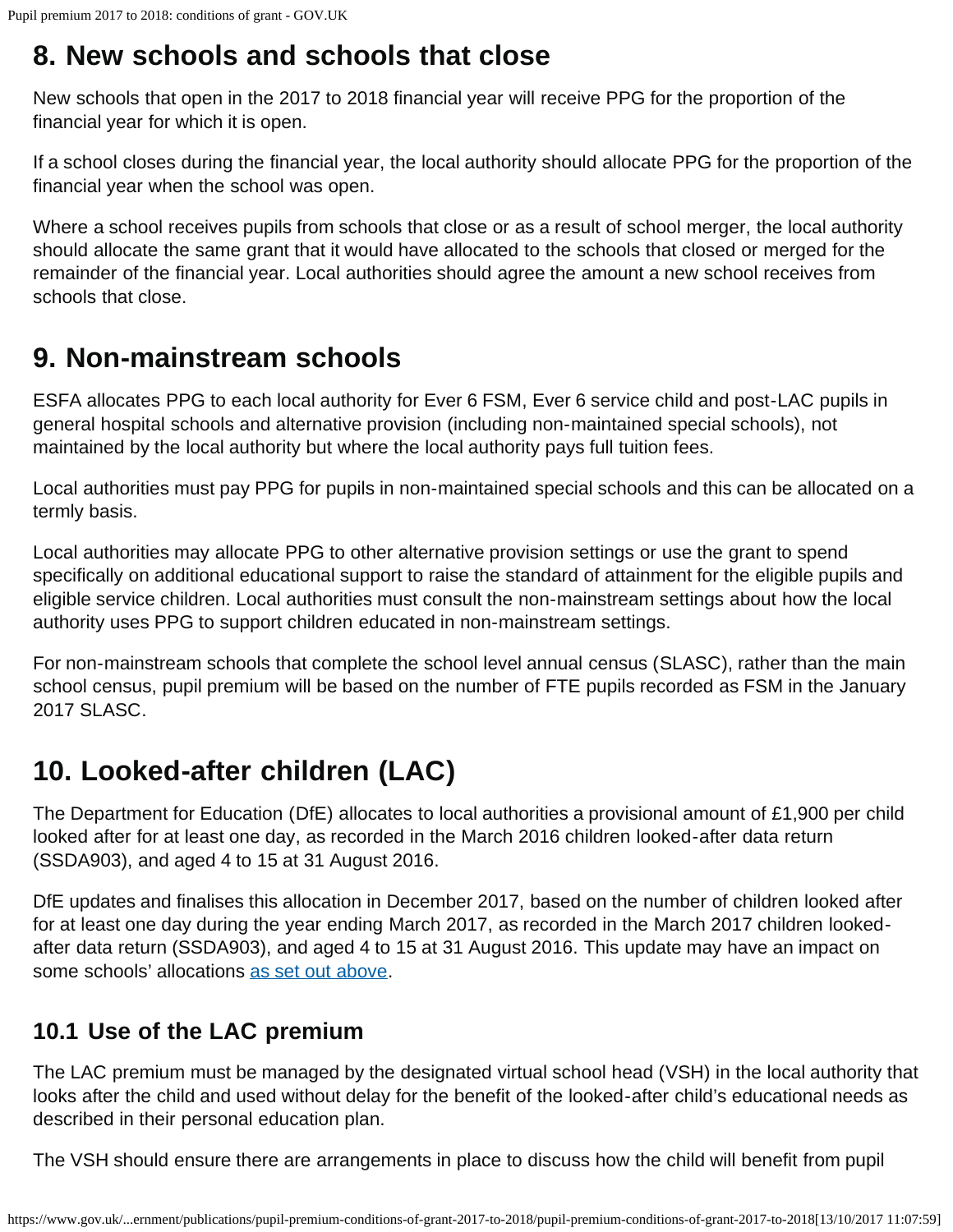premium funding with the designated teacher or another member of staff in the child's education setting who best understands their needs. Processes for allocating funds to a child's education setting should be as simple as possible to avoid delay.

Local authorities may not carry forward funding held centrally into the financial year 2018 to 2019. Centrally held LAC premium that has not been spent, or allocated to the child's education setting, by 31 March 2018 will be recovered.

### <span id="page-5-0"></span>**11. Allocation and payment arrangements**

PPG allocations are confirmed in June 2017, once pupil number data from the January 2017 census has been validated and agreed. PPG is paid to local authorities in quarterly instalments by:

- 30 June 2017
- 29 September 2017
- 29 December 2017
- 30 March 2018

PPG is paid to academies and free schools in quarterly instalments on:

- 6 July 2017
- 9 October 2017
- 9 January 2018
- 10 April 2018

# <span id="page-5-1"></span>**12. Certification**

Local authorities will be required to certify that they have passed on the correct amount of funding to schools or, where funding has been spent centrally, that it has been spent in line with these conditions of grant. ESFA issues a certification form in April 2018, for return by 26 May 2018.

# <span id="page-5-2"></span>**13. Variation**

The basis for allocation of grant may be varied by the Secretary of State from those set out above, if so requested by the school or local authority.

### <span id="page-5-3"></span>**14. Overpayments**

Any overpayment of PPG shall be repaid by the school or local authority.

# <span id="page-5-4"></span>**15. Further information**

Books and other documents and records relating to the recipient's accounts shall be open to inspection by the Secretary of State, and by the Comptroller and Auditor General.

The Comptroller and Auditor General may, under Section 6 of the National Audit Act 1983, carry out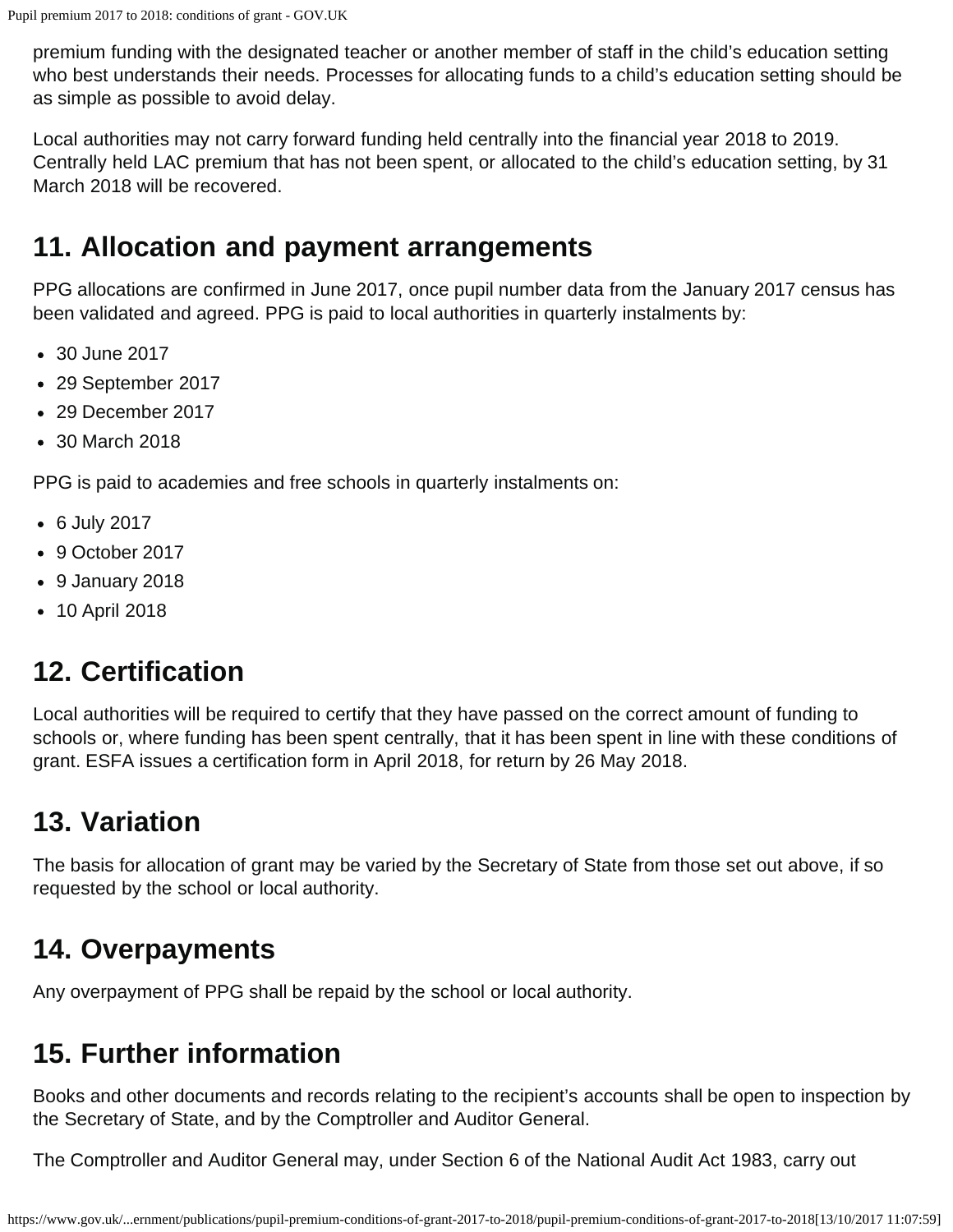Pupil premium 2017 to 2018: conditions of grant - GOV.UK

examinations into the economy, efficiency and effectiveness with which the recipient has used its resources in discharging its grant-aided activities.

Schools and local authorities shall provide information as may be required by the Secretary of State to determine whether it has complied with these conditions.

Is there anything wrong with this page?

#### **Services and information**

**[Benefits](https://www.gov.uk/browse/benefits)** 

- [Births, deaths, marriages and care](https://www.gov.uk/browse/births-deaths-marriages)
- [Business and self-employed](https://www.gov.uk/browse/business)
- [Childcare and parenting](https://www.gov.uk/browse/childcare-parenting)
- [Citizenship and living in the UK](https://www.gov.uk/browse/citizenship)
- [Crime, justice and the law](https://www.gov.uk/browse/justice)
- [Disabled people](https://www.gov.uk/browse/disabilities)
- [Driving and transport](https://www.gov.uk/browse/driving)
- [Education and learning](https://www.gov.uk/browse/education)
- [Employing people](https://www.gov.uk/browse/employing-people)
- [Environment and countryside](https://www.gov.uk/browse/environment-countryside)
- [Housing and local services](https://www.gov.uk/browse/housing-local-services)
- [Money and tax](https://www.gov.uk/browse/tax)
- [Passports, travel and living abroad](https://www.gov.uk/browse/abroad)
- [Visas and immigration](https://www.gov.uk/browse/visas-immigration)
- [Working, jobs and pensions](https://www.gov.uk/browse/working)

#### **Departments and policy**

- [How government works](https://www.gov.uk/government/how-government-works)
- **[Departments](https://www.gov.uk/government/organisations)**
- **[Worldwide](https://www.gov.uk/government/world)**
- **[Policies](https://www.gov.uk/government/policies)**
- **[Publications](https://www.gov.uk/government/publications)**